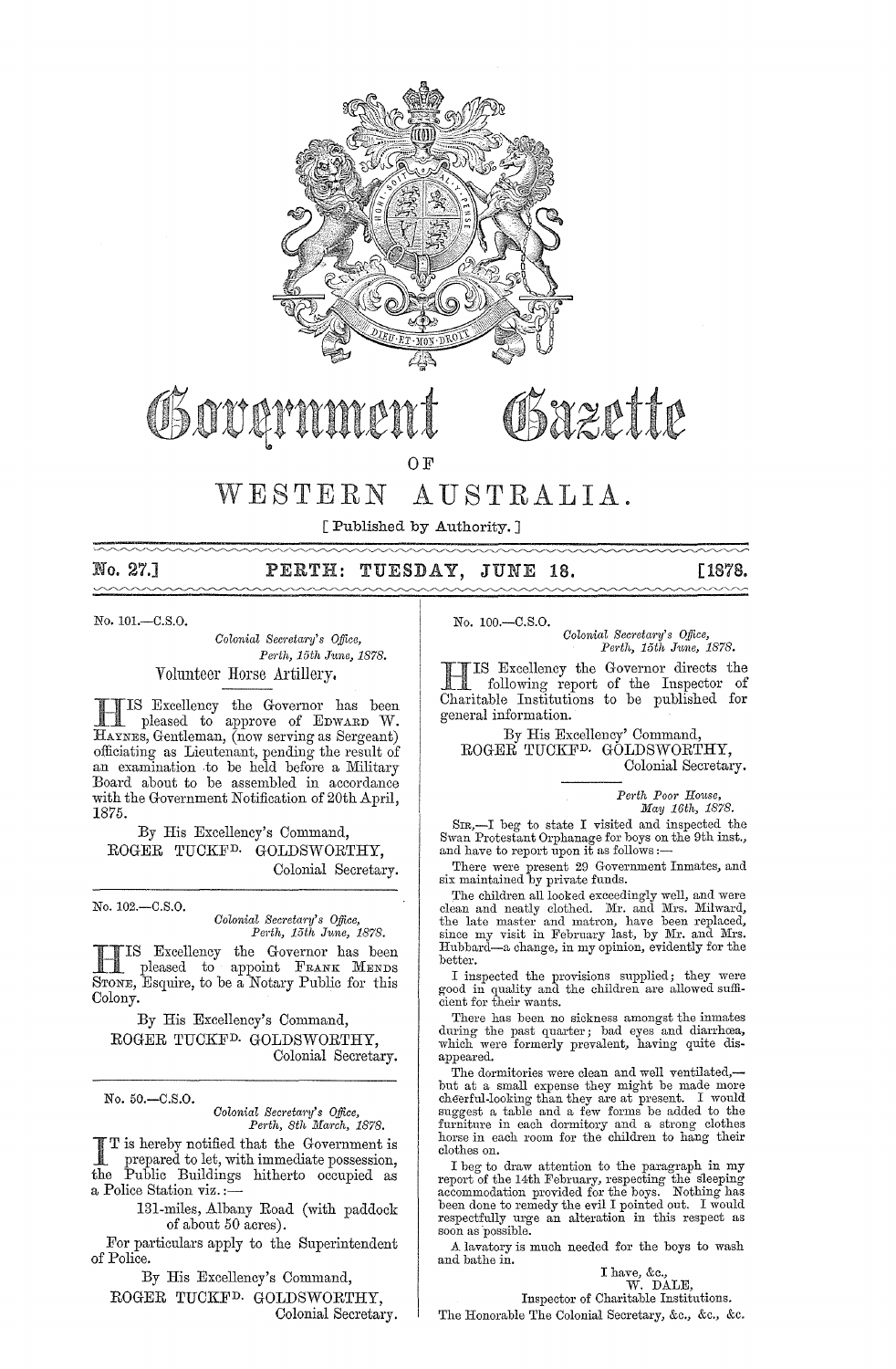### *Cl'own Lands' o.ffice,*

#### *Pm'th, 17th June, 1878.*

'l"'HE Government of VVestern Australia having established a Sericultural Farm and Mulberry Plantation at Claisebrook, in the City of Perth, and brought it into good working order, desires now to let it on lease, for a term of fourteen years. The contents are about sixteen acres, well and securely fenced, planted with over four thousand mulberry trees, of which one-half are in bearing and should yield during the ensuing season over a ton weight of leaves, and this yield can soon be increased tenfold by careful culture.

The following' varieties will be found in the plantation :- Morus Alba, M. Roseleaf, M. Multicaulis, M. Japonica, M. Tartarica, M. Chinese, and some twelve others.

The buildings consist of a two-roomed cottage, and a magnanerie or worm house, 30ft. by 15ft., well built of concreted material and fitted with trays and other appliances designed and adapted for educating about fifty thousand worms at once.

The value of the silk already produced is too well known to need comment.

Offers will be received up to the 20th August next, conveyed by either letter or telegram, addressed to the Oommissioner of Crown Lands.

Immediate occupation can be given, but on the receipt of letter or telegram noting acceptthe receipt of letter or telegram noting accept-<br>ance of offer the agreed rental must be at once paid for the first year, before entry is given, and afterwards for each succeeding year in advance.

The tenant will not be allowed to sub-let any part of the land, and a right of immediate re-entry will be reserved to the Government if it is seen at any time that the tenant is injuring or failing to keep in proper repair and order all the above-mentioned buildings, fences, and plantation.

Further information can be obtained on application to the Commissioner of Crown Lands, Perth, Western Australia.

By Oommand,

#### MALCOLM FRASER, Commissioner of Orown Lands.

#### $Department of Public Works,$ *Perth, 14th June, 1878.*

I HEREBY certify that the first Twenty-<br>eight miles twenty chains of the Geraldton and Northampton Railway, may be safely used for Goods and Mineral traffic.

> JAS. H. THOMAS, Director of Public Works.

#### NOTIOE.

*Department of Public Works, Pm·th, 8th June, 1878.* 

THE time for the receipt of Tenders (en-<br>dorsed tender for Poilman Co. dorsed tender for Railway Station at Northampton) has been extended until noon of Saturday, the 29th June.

> JAS. H. THOMAS, Director of Public Works.

#### *Deparbnent of Public Works,*  Perth, 1st June, 1878.

TENDERS (endorsed "Tender for Dog Spikes,") will be receivecl at this Office until noon of Tuesday, the 18th June, from persons willing to supply Twenty thousand Dog Spikes for the Northern Railway.

Tenders to state the shortest time in which the whole will be supplied.

The Government do not bind themselves to accept the lowest or any tender, and will require the guarantee of two responsible persons for the due performance of the Contract.

Forms of Tender may be had on application to the various Resident Magistrates, and at the Public Works' Office, Perth; where Plan and Specification and full particulars can be obtained.

No tender will be entertained unless on the prescribed form.

#### JAS. H. THOMAS, Director of Public Works.

#### $Department~of~Public~Works,$ Perth, 17th May, 1878.

**TENDERS** (endorsed "Tender for Light-<br>
Leeper's Quarters, Geraldton,") will be<br>
received at this Office until neap of Monder received at this Office until noon of Monday, the 24th June, from persons willing to erect Assistant Lightkeeper's Quarters at Geraldton.

Copies of plan and specification may be seen at the office of the Resident Engineer, Ohampion Bay.

Tenders to state the shortest time in which the building will be erected.

The Government do not bind themselves to accept the lowest or any tender, and will require the guarantee of two responsible persons for the due performance of the Contract.

Forms of Tender may be had on application to the various Resident Magistrates, and at the Public Works' Office, Perth, where Plans, Specifications, Conditions, ancl full particulars can be obtained.

No tender will be entertained unless on the prescribed form.

#### JAS. H. THOMAS,

Director of Public Works.

 $Computer's$  *Office, Fremantle, 15th June, 1878.* 

CERTIFICATES of Freedom have been issued to the undermcntioned convicts, whose sentences have expired:-

Reg. No. 4902 Henry Stephens

" 8028 David Hadden<br>" 8039 William Johns

8039 William Johnston

" HIS Excellency the Governor has been pleased to revoke the Tickets-of-Leave of the undermentioned Oonvicts:-

Reg. No. 6086 Michael O'Brien

יי<br>יי 6968 James Slater

7807 John Nicholas

9679 George Callaghan

" THE Conditional Release issued to the undermentioned Convict has been cancelled :-

Reg. No. 9360 William Winter

"

JOHN F. STONE,

Superintendent.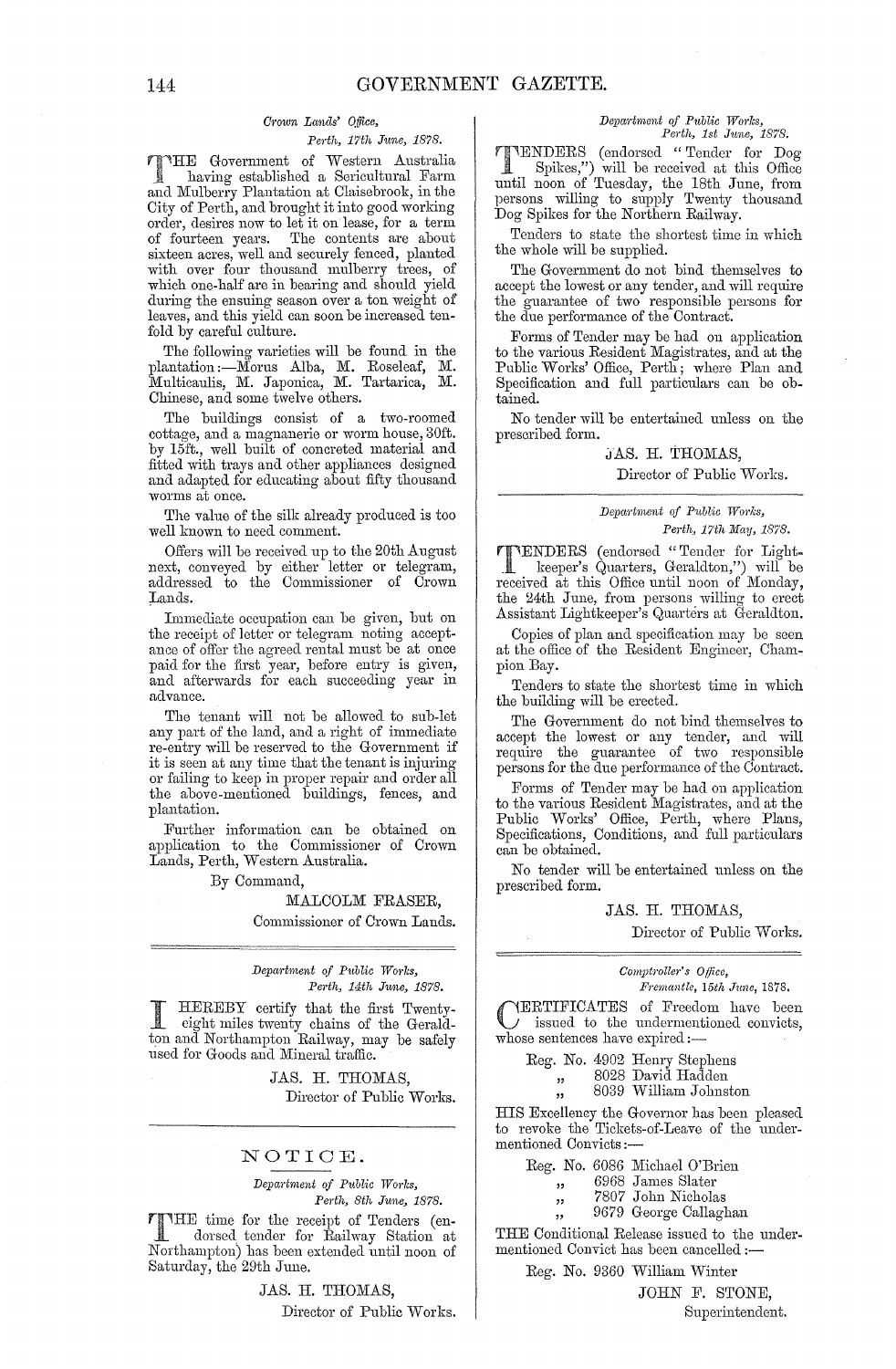HIS Excellency the Governor has been pleased, on the recommendation Crown Lands, to set apart as Public Reserves the land described in the purposes herein set forth  $:$   $$ of the Commissioner of the Schedule below for

| Recorded<br>Number. | Content.<br>A. R. P. |  | Description of Boundaries.                                                                                                                                                                                                                                                                                                                                                                                                   | Purpose for which made.                                                                                                                                                |  |  |
|---------------------|----------------------|--|------------------------------------------------------------------------------------------------------------------------------------------------------------------------------------------------------------------------------------------------------------------------------------------------------------------------------------------------------------------------------------------------------------------------------|------------------------------------------------------------------------------------------------------------------------------------------------------------------------|--|--|
| 293 A               | $10\quad 0\quad 0$   |  | Bounded by lines starting from a spot on the South<br>side of the Perth-Northam Road, about 15 chains West-<br>ward from the West boundary of Avon location 744, and<br>extending South-south-east about 11 chains 50 links,<br>West-south-west 10 chains, North-north-west about 8<br>chains 50 links to the said road, and along its South side<br>Eastward about 11 chains to the starting point. Bear-<br>ings magnetic. | For Public Well, at Chimney<br>Hut Gully.                                                                                                                              |  |  |
| $294 \text{ A}$     | $100 \t 0 \t 0$      |  | Bounded by lines starting from the West side of the<br>road from Pinjarra to Bunbury at telegraph post No.<br>1266, and extending West about 35 chains, North 31<br>chains 62 links, East about 27 chains 50 links to the said<br>road, and along its Western side Southwards to the<br>starting point. All bearings true.                                                                                                   | For a roadside Well, Murray<br>District.                                                                                                                               |  |  |
| 295 A               | 31 6 0               |  | Bounded by lines starting from the North-west corner<br>of Wellington Location 365, on the Ferguson River, and<br>extending North 180° 18', East 7 chains 71 links, North<br>$126^{\circ}$ 44', East 14 chains, North 101 $^{\circ}$ 36', East 12 chains<br>90 links, South 3 chains, West 30 chains 86 links, North<br>21 chains 37 links, and East 7 chains 12 links to the<br>starting point.                             | For watering stock, Welling-<br>ton District.                                                                                                                          |  |  |
| 297 A               | 50000 0 0            |  | Situated between the Sandford and Murchison Rivers,<br>being a square block. The central point of which is a<br>spot three miles East of Bia Spring, as shown on the<br>authenticated map in the Land Office.                                                                                                                                                                                                                | For the use and benefit of the<br>aboriginal inhabitants of<br>the Murchison and Tallering<br>Districts, conjointly with<br>those frequenting the Gas-<br>coyne River. |  |  |

#### RESERVES.

MALCOLM FRASER,

Commissioner of Crown Lands.

## LAND SALES.

*Crown Lands' Office, Perth, 18th June, 1878.* 

T HE undermentioned Allotments of Land will be offered for Sale, at Public Auction, on the dates and at the places specified in the Schedule below, at one o'clock, p.m.

|  |  | SCHEDULE. |  |  |  |  |  |  |
|--|--|-----------|--|--|--|--|--|--|
|--|--|-----------|--|--|--|--|--|--|

| Date of Sale,            | Place of Sale.                                                               | Description of Lot.                                                                                             | Number of Lot.                                                               | Quantity.                                                              | Upset Price.                                  |  |
|--------------------------|------------------------------------------------------------------------------|-----------------------------------------------------------------------------------------------------------------|------------------------------------------------------------------------------|------------------------------------------------------------------------|-----------------------------------------------|--|
|                          |                                                                              |                                                                                                                 |                                                                              | r.<br>a.<br>p.                                                         |                                               |  |
| 1878.<br>3rd July        | Perth                                                                        | Fremantle   Town                                                                                                | $720$                                                                        | 2 16<br>$\theta$                                                       | £12                                           |  |
| Do.<br>Do.<br>$4th$ July | Newcastle<br>$\operatorname{York}$<br>$\operatorname{Geraldton}$<br>$\cdots$ | Newcastle<br>Do.<br>المتباد<br>York $\ldots$ $\ldots$<br>Sub.<br>$\operatorname{Geraldton}$<br>Town<br>$\cdots$ | 61<br>56<br>$\cdots$<br>388<br>$\cdots$                                      | 28<br>$\theta$<br>1.<br>- 8<br>$\bf{0}$<br>6<br>3 24<br>$\overline{0}$ | $\pounds710s.$<br>$\pounds2$ per acre.        |  |
| Do.<br>Do.<br>Do.        | Do.<br>Do.<br>$\ddotsc$<br>Northam<br>$\cdots$                               | Do.<br>Do.<br>$\cdots$ $\cdots$<br>Northampton<br>Do.<br>$\ddotsc$<br>Sub.<br>Northam                           | 389<br>$\cdots$<br>51<br>$\cdots$<br>$\ddotsc$<br>87<br>$\cdots$<br>$\cdots$ | 324<br>$\theta$<br>$\cdots$<br>$\theta$<br>24<br>5                     | $\pounds15$ per lot.<br>£12<br>30s. per acre. |  |